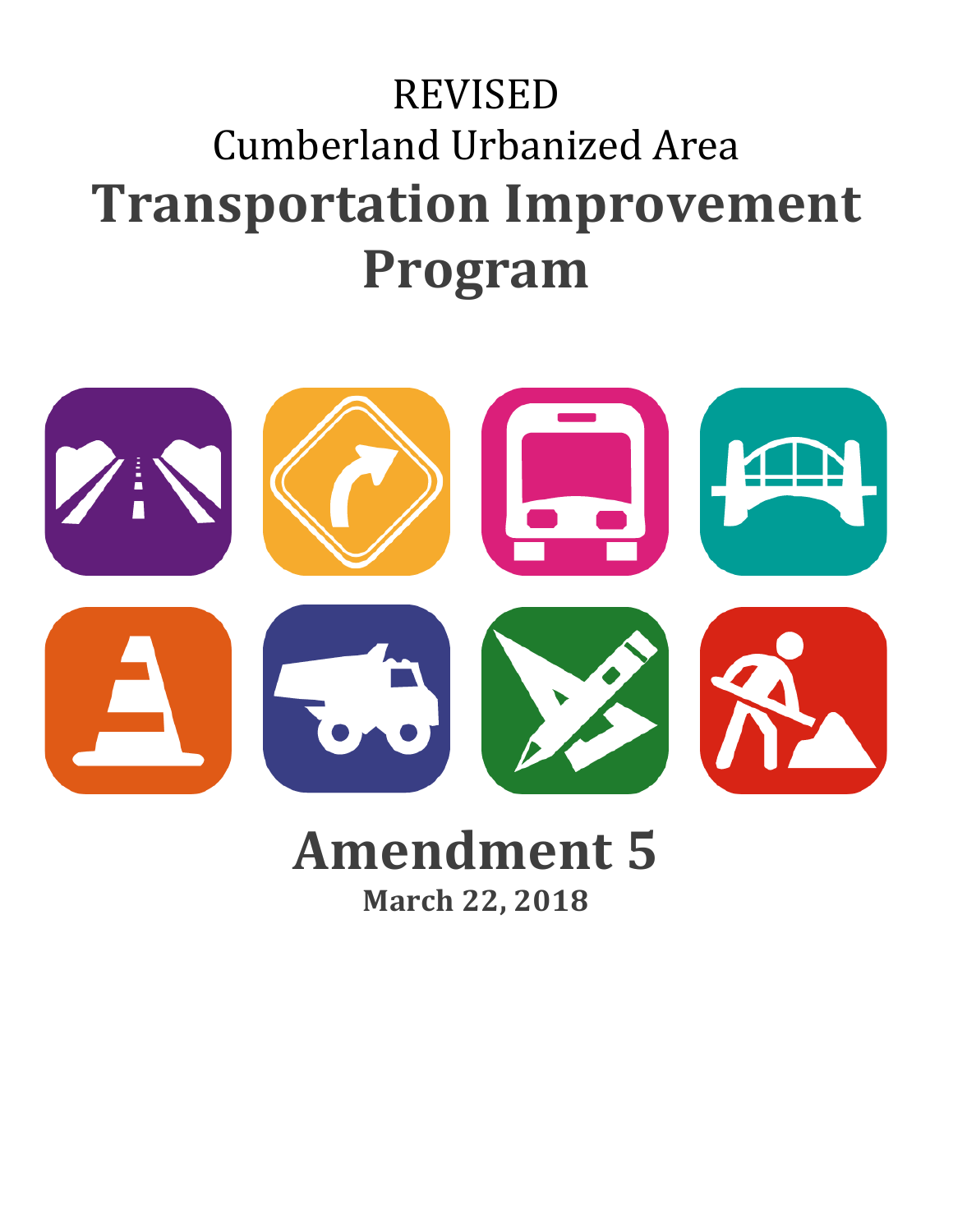#### **RESOLUTION**

#### *No. 18-8*

Resolution approving the Fiscal Year 2017- 2022 Transportation Improvement Program:

WHEREAS, the Cumberland Area Metropolitan Planning Organization was established to manage and provide policy direction to the Unified Planning Program in accordance with Federal requirements, and the Allegany County Commissioners have been designated as the Metropolitan Planning Organization for this area as approved by the Maryland Governor Harry Hughes on May 17, 1982; and

WHEREAS, the staff of the Maryland Department of Transportation and the Allegany County Department of Community Services, have together prepared the Transportation Improvement Program for Fiscal Year 2017– 2022 in compliance with applicable Federal programs and regulations.

WHEREAS, amend the Project 16-2, MD 36 Bridge Replacement over Jennings Run at a total cost of \$8,372,000.00; and

NOW, THEREFORE, BE IT RESOLVED that the Allegany County Commissioners acting as the Cumberland Area Metropolitan Planning Organization approves the Revised Fiscal Year 2017– 2022 Transportation Improvement Program and will keep the record open for thirty days to allow for any additional public comments.

ADOPTED THIS 22th day of March 2018

County Commissioners of Allegany County, Maryland  $\overbrace{\phantom{aaaaa}}^{\phantom{aaaaa}}$ 

Jacob C. Shade, President

*\_\_\_\_\_\_\_\_\_\_\_\_\_\_\_\_\_\_\_\_\_\_\_\_\_\_\_\_\_\_\_\_\_\_\_\_\_\_\_\_\_\_\_\_\_\_\_\_\_\_\_\_*

Creade V. Brodie, Jr., Commissioner

filleen of Valentin

William R. Valentine, Commissioner

ATTEST:  $\sum_{i=1}^n a_{i+1}$ 

Brandon S. Butler County Administrator